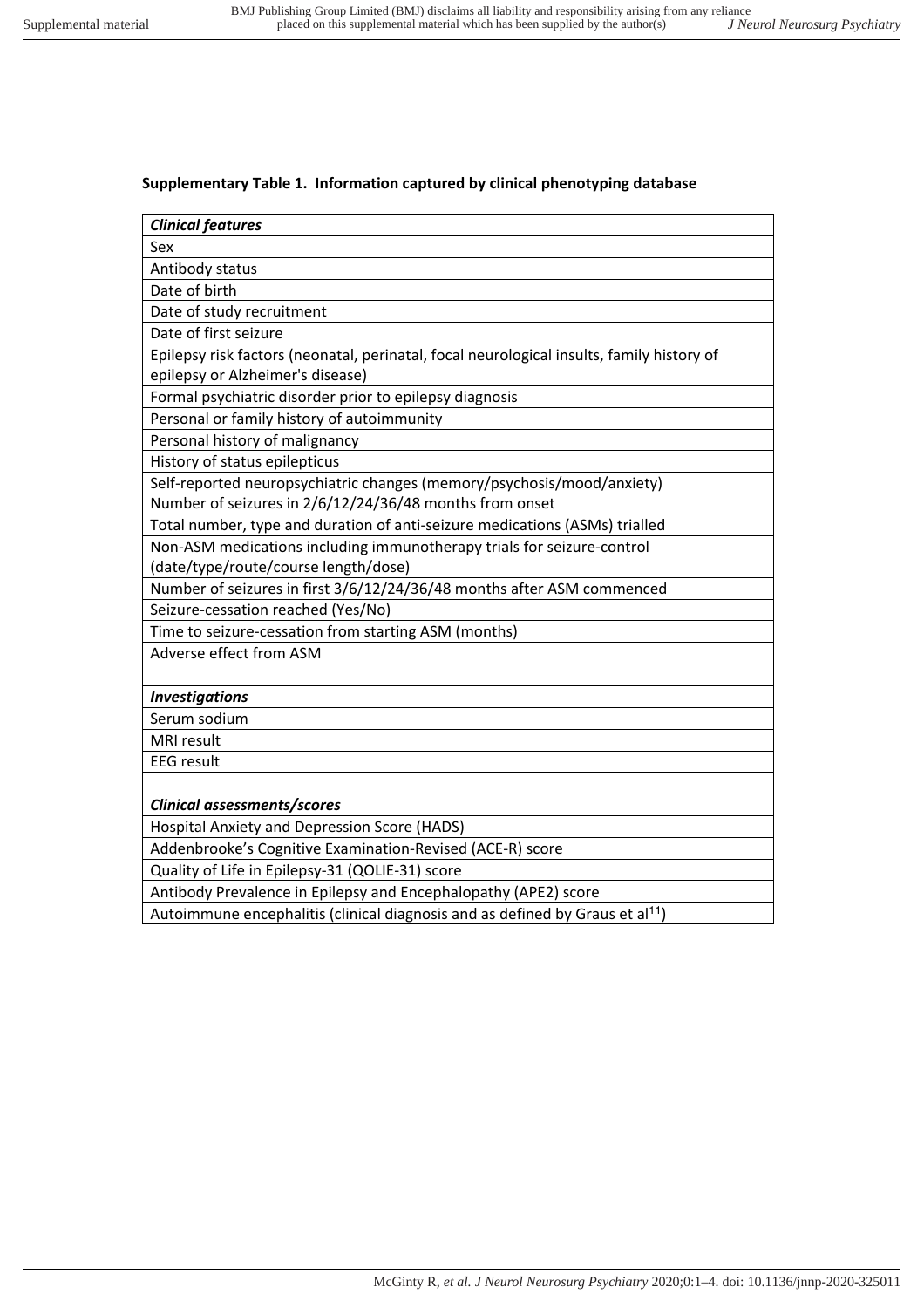## **Supplementary Table 2. Antibody Prevalence in Epilepsy and Encephalopathy Score**

**(APE2) criteria.** The maximum score is 18 points, and a total score of 4 or more has been

considered suggestive for underlying autoantibodies.<sup>10</sup>

| <b>Criteria</b>                                                                    | <b>Points</b> |
|------------------------------------------------------------------------------------|---------------|
| New-onset, rapidly progressive mental status changes or new-onset seizure activity | $+1$          |
| Neuropsychiatric changes                                                           | $+1$          |
| Autonomic dysfunction                                                              | $+1$          |
| Viral prodrome                                                                     | $+2$          |
| Faciobrachial dystonic movements                                                   | $+3$          |
| Facial dyskinesias without faciobrachial dystonic movements                        | $+2$          |
| Seizures refractory to at least two anti-seizure medicines                         | $+2$          |
| <b>CSF</b> inflammation                                                            | $+2$          |
| Brain MRI consistent with encephalitis                                             | $+2$          |
| Systemic malignancy within five years of neurological symptom onset                | $+2$          |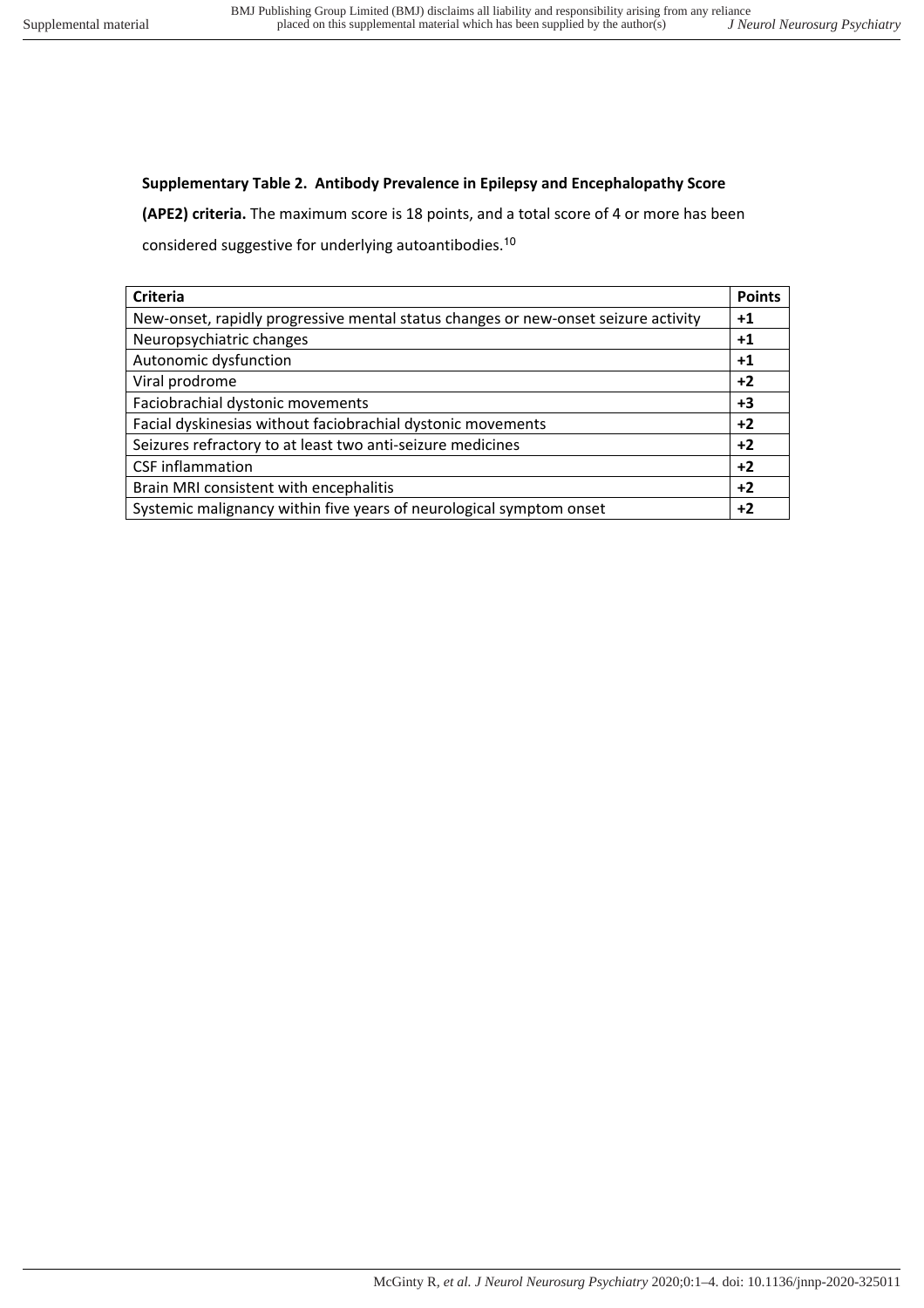**Supplementary Table 3. Autoantibody detection.** Live cell-based assays (CBA) were used to detect NSAbs to leucine-rich glioma inactivated-1 (LGI1), contactin-associated protein-like 2 (CASPR2), contactin-2, dipeptidyl-peptidase-like protein 6 (DPPX), N-methyl-D-aspartate receptor (NMDA-R), α-amino-3-hydroxy-5-methyl-4-isoxazole propionic acid receptor (AMPA-R), γ-aminobutyric acid A receptor (GABAAR), γ-aminobutyric acid B receptor  $(GABA_BR)$  and the glycine receptor. A radioimmunoprecipitation assay (RIPA) was used to detect antibodies to glutamic acid decarboxylase-65 (GAD65). Live neuronal-based assays (NBA) tested for antibody binding to neuronal surface antigens.

| <b>Target antigen</b>       | Assay method |
|-----------------------------|--------------|
| GAD65                       | RIPA         |
| LGI1                        | Live CBA     |
| CASPR2                      | Live CBA     |
| Contactin-2                 | Live CBA     |
| AMPA-R                      | Live CBA     |
| <b>GABAAR</b>               | Live CBA     |
| <b>GABAR</b>                | Live CBA     |
| Glycine receptor            | Live CBA     |
| NMDA-R                      | Live CBA     |
| Hippocampal neuron          |              |
| surface binding without the | Live NBA     |
| above reactivities          |              |